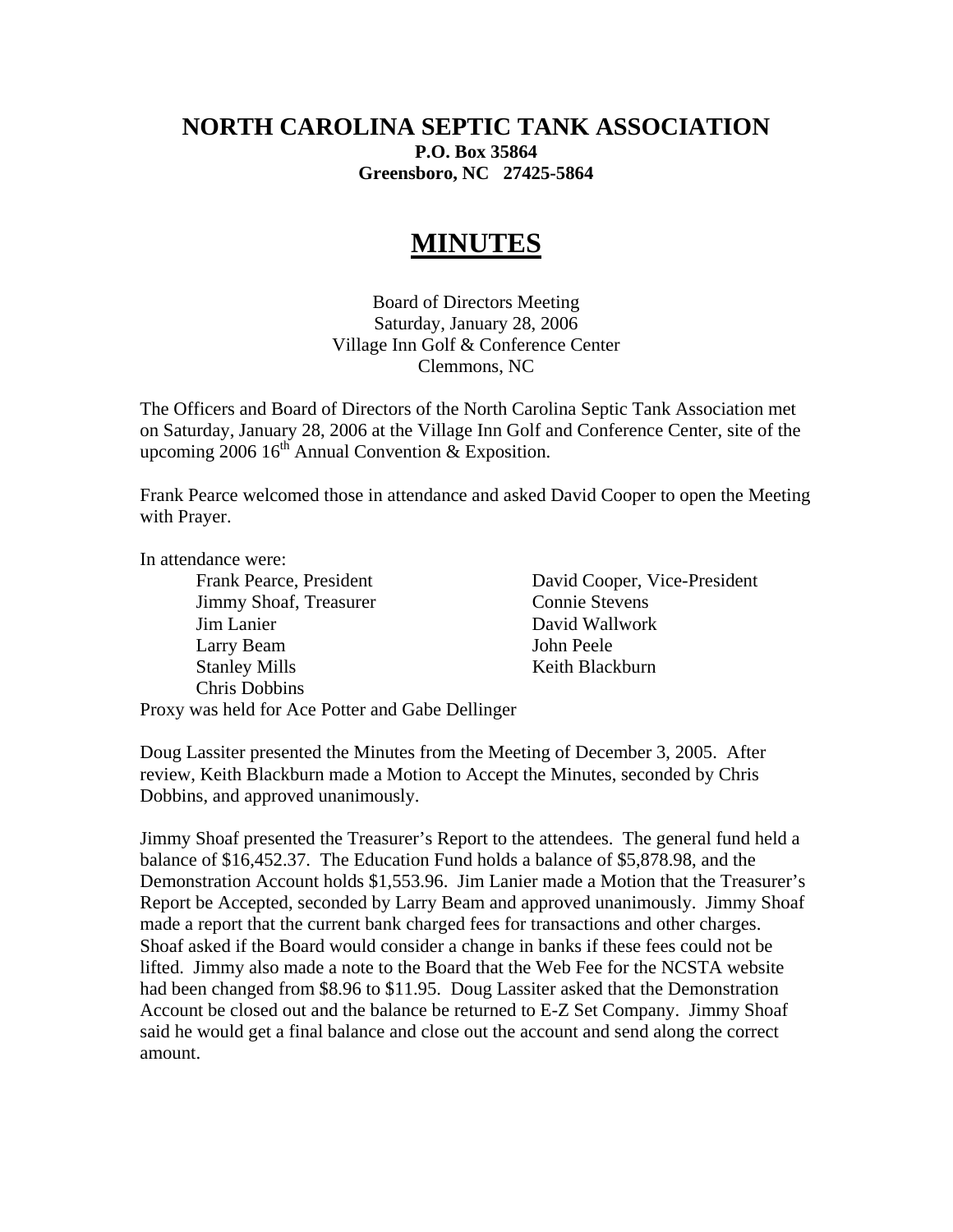Doug Lassiter opened up Old Business with an update on the Installer Certification Legislation. Doug also mentioned that the second section of the Bill, the home inspectors section, was getting a great deal of attention. Jimmy Shoaf asked if there was any way to coordinate this training with the training of the Local Environmental Health interns. Doug said that the training and certification (licensing) of Environmental Health Specialists was the authority of the RS Board (Registered Sanitarians) and this probably would not change. David Cooper stated that he sees more and more higher technology pretreatment systems going in. Jim Lanier agreed and said that this training has to be an important part of the Installer Bill. David Wallwork wanted to know if the Association had any data on how the effluent filter requirement since January 1, 1999 had benefited septic tank systems. Doug Lassiter said that the improvement would be more general than documented since no field statistics had ever been established. Jim Lanier stated that there were contractors in his area that he knew were taking the filter out of the tanks they installed after they were inspected. Jim wanted the Association to take a formal stance on the State and Local government's inaction on these contractors. Jimmy Shoaf stated that this was a good example of the real problem with the industry and that we didn't need new Rules, only an enforcement of what we have.

Doug Lassiter opened up New Business with a request that the Board consider review and changes in the NCSTA Bylaws. Connie Stevens stated that the Bylaws would have to be reopened before appropriate changes could be made. Doug Lassiter passed out copies of the current NCSTA Bylaws and asked the Board members to review and propose changes. These changes would be discussed at the meeting of March 4 and the general membership would be asked to vote on the changes at the Annual Business Meeting on Saturday April 1  $(16<sup>th</sup>$  Annual Convention).

With the 2006 Convention, Frank Pearce would end his term as President. The Board of Directors is charged with the nomination and election of Officers. The Board also researches possible Board members for replacement of members rotating off. Board positions are also opened for nomination from the floor at the Annual Meeting. Jim Lanier proposed Connie Stevens as the incoming President of the NCSTA. Jim Lanier also mentioned that Latt Moretz of Bethlehem Manufacturing had expressed interest in returning to the Board.

The subject of the NCSTA website was discussed. Jimmy Shoaf had asked about compensation for Carolyn Moretz for her work establishing and administering the Webpage. Jimmy proposed that \$700 be sent to Carolyn Moretz for her work to date. Everyone felt this was reasonable compensation and the check shall be sent. Jimmy also said that Carolyn had asked for additional information such as from Supplier members like Crumpler Plastic Pipe and SI Concrete. Other information included Convention Agenda and Registration, Hotel Link, and information on how to link to the website.

Connie Stevens asked about the Registration procedures for the Convention and wanted to have the ability to produce and distribute Certificates at the Convention so they wouldn't have to be mailed. David Wallwork asked if there were available speaking slots and that he would like John DeRham to be able to speak.